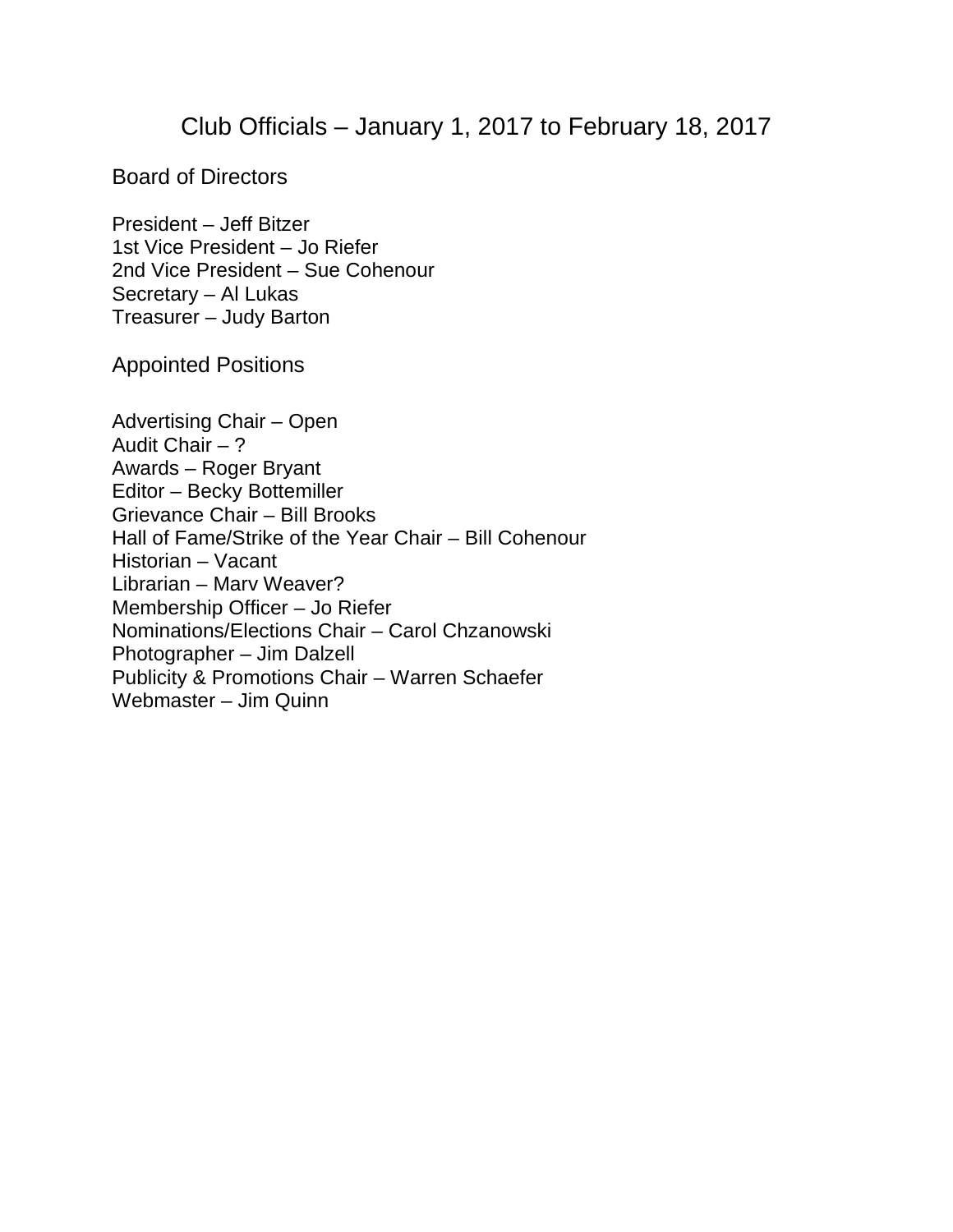## Club Officials – February 18, 2017 to February 26, 2017

Board of Directors

President – Vacant 1st Vice President – Jo Riefer 2nd Vice President – Sue Cohenour Secretary – Al Lukas Treasurer – Judy Barton

Appointed Positions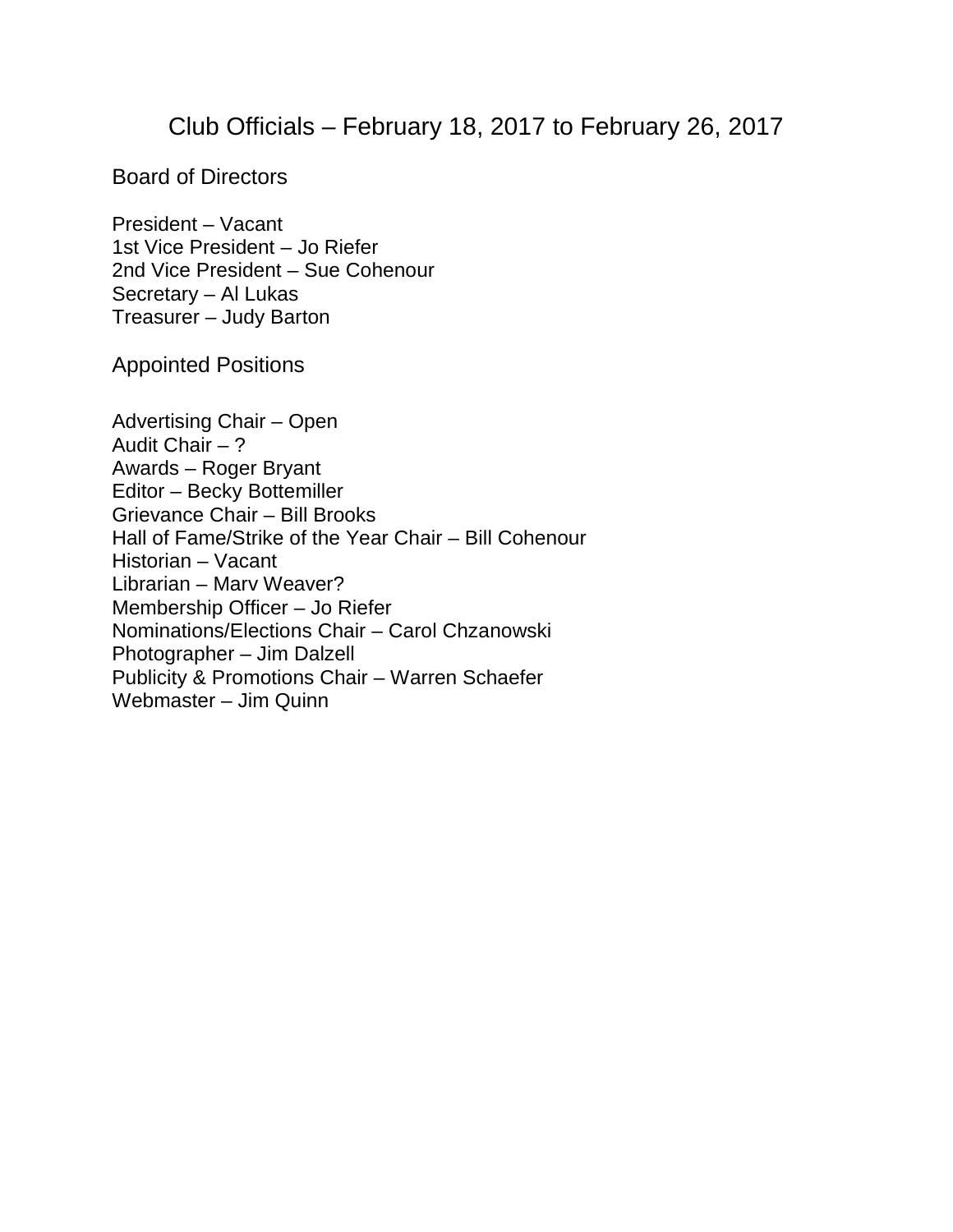## Club Officials – February 27, 2017 to July 28, 2017

Board of Directors

President – Joel Slack 1st Vice President – Jo Riefer 2nd Vice President – Sue Cohenour Secretary – Al Lukas Treasurer – Judy Barton

Appointed Positions